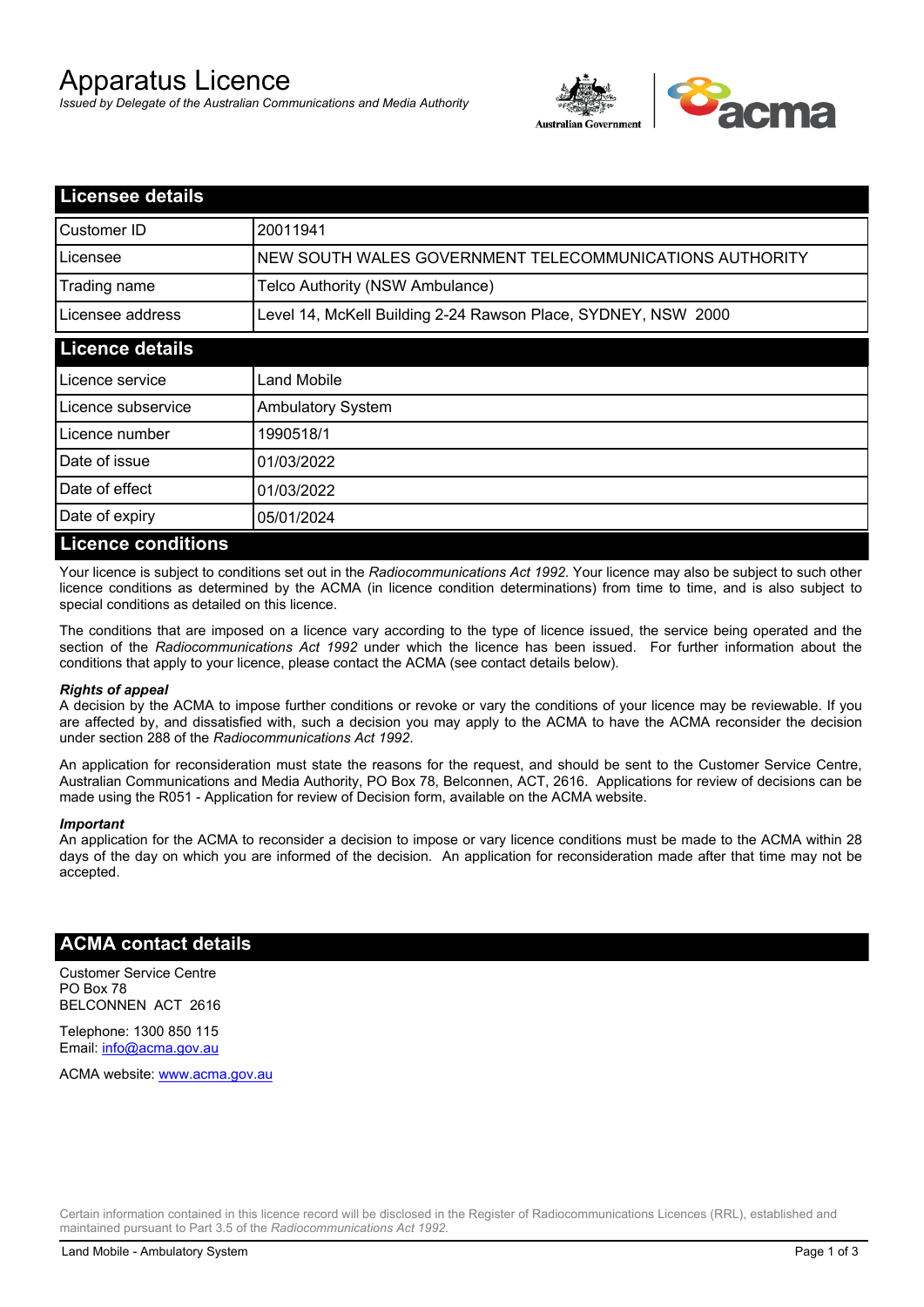### **Advisory Notes applying to licence no.: 1990518/1**

Conditions applicable to the operation of Ambulatory System station(s) authorised under this licence can be found in the Radiocommunications Licence Conditions (Apparatus Licence) Determination and the Radiocommunications Licence Conditions (Land Mobile Licence) Determination. Copies of these determinations are available from the ACMA and from the ACMA home page (www.acma.gov.au).